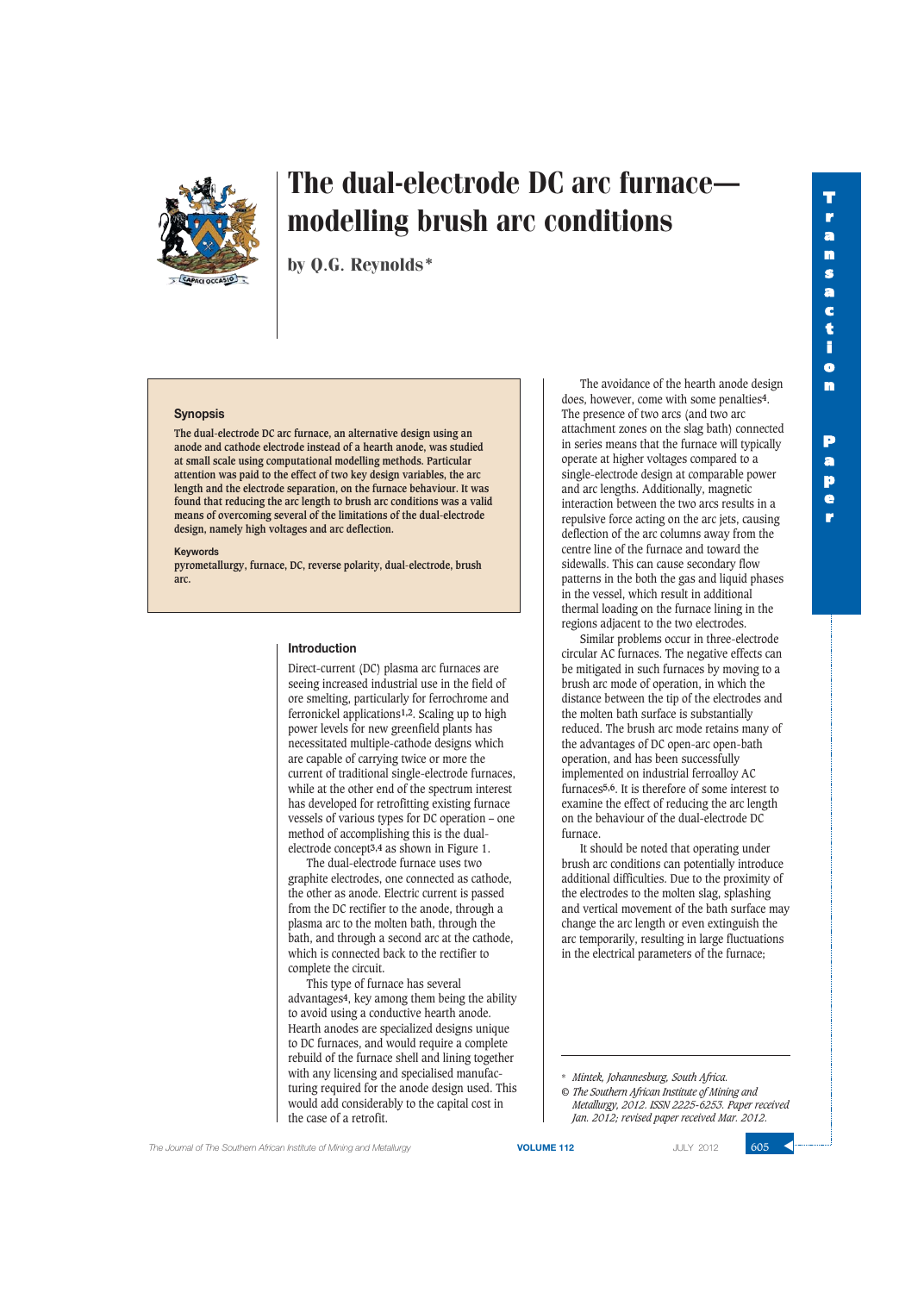

**Figure 1—Schematic of traditional DC (left) vs dual-electrode DC (right) furnaces**



**Figure 2—Arc at anode electrode, 1 kA, 20 mm arc length, 200 mm electrode**

these would need to be appropriately accounted for and limited in the control methodology used. Splashing of molten process material onto the electrodes may also be exaggerated at short arc lengths and cause increased electrode wear by chemical and thermal erosion – this problem is, however, well understood from AC furnace experience.

An additional problem with moving to brush arc operation is the potential for the arc jet direction to become reversed (that is, the arc gases begin to flow from the surface of the bath up toward the electrode, rather than from the electrode surface down toward the bath). This can occur since the electrode surface and bath surface look increasingly like two flat, parallel, symmetric plates relative to the dimensions of the arc as the arc length is reduced, and the directionality of the arc jet flow is determined primarily by the geometric asymmetry of the conducting surfaces**4**. Some examples from high speed imaging of DC plasma arcs in a flow-reversal condition at short arc lengths are shown in Figures 2 and 3. For this work, an Olympus iSpeed 3 high-speed digital video camera was used to film the arc. The camera used a 200 mm f/22 lens, and was set to record at 5000 frames per second and 4 μs shutter speed.

Test work has indicated that increasing the furnace current increases the arc jet's tendency to travel in the usual direction, from electrode surface down to bath. In general the arc is considerably more unsteady at higher currents, but the jet direction as shown in Figures 4 and 5 is clearly from electrode to bath.





**Figure 3—Arc at anode electrode, 1 kA, 20 mm arc length, 200 mm electrode**



**Figure 4—Arc at anode electrode, 3 kA, 15 mm arc length, 200 mm electrode**



**Figure 5—Arc at anode electrode, 3 kA, 15 mm arc length, 200 mm electrode**

606 JULY 2012 **VOLUME 112** *The Journal of The Southern African Institute of Mining and Metallurgy*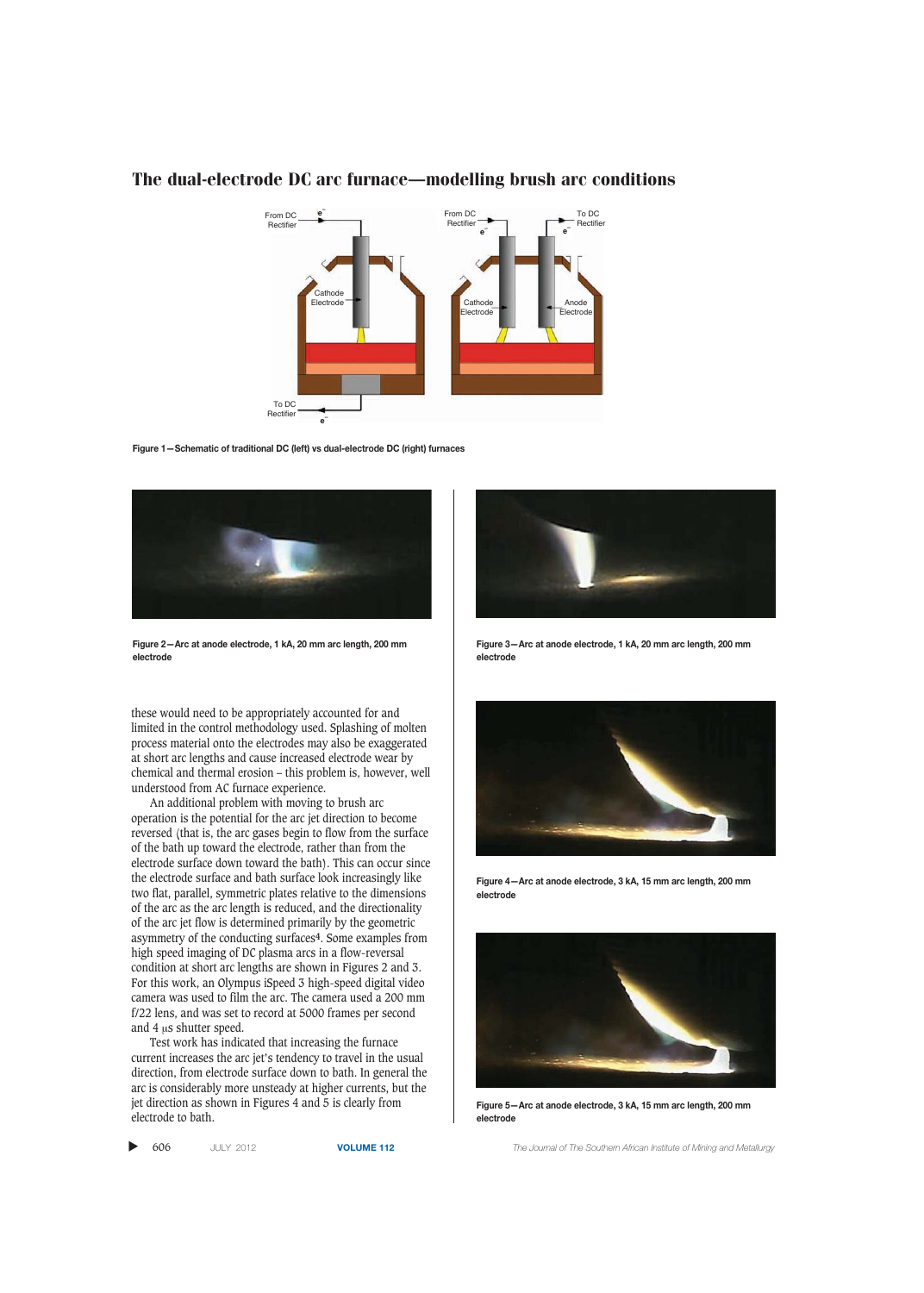This change is most likely due to the fact that the forces that act on the arc scale in proportion to the square of the current, and small asymmetries in the geometry are greatly exaggerated at higher current levels. Such jet reversal issues are therefore not expected to occur in industrial-scale furnaces operating at a few kiloamperes or more.

### **Plasma arc model**

Direct current plasma arcs are strongly coupled problems. Separate models of fluid flow, energy transfer, and electromagnetism are needed, and must be solved simultaneously using numerical methods in order to obtain an overall model of arc behaviour. The governing equations as used in the present work are given below.

Fluid flow:

$$
\frac{\partial v}{\partial t} + (v \cdot \nabla)v + \nabla p = \frac{\mu}{\rho} \nabla^2 v + \frac{j \times B}{\rho}
$$
 [1]

$$
\nabla \cdot \mathbf{v} = 0
$$

Heat transfer:

$$
\frac{\partial T}{\partial t} + v \cdot \nabla T = \frac{\kappa}{\rho C_p} \nabla^2 T + \frac{j \cdot j}{\sigma \rho C_p} - \frac{Q_R}{\rho C_p} \tag{3}
$$

Electromagnetic fields:

$$
\nabla \cdot (\sigma \nabla \phi) = 0 \tag{4}
$$

$$
j = -\sigma \nabla \phi \tag{5}
$$

$$
\begin{bmatrix} 6 \end{bmatrix}
$$

 $\lceil 2 \rceil$ 

where

|  |  |  | is the plasma velocity vector |  |
|--|--|--|-------------------------------|--|
|--|--|--|-------------------------------|--|

*t* is time

 $\nabla \times B = \mu_0 \mathbf{j}$ 

- *p* is the reduced pressure  $(=P/\rho)$
- μ is the plasma viscosity
- $\rho$  is the plasma density
- *j* is the current density vector  $\overline{B}$  is the magnetic field vector
- is the magnetic field vector
- *T* is the plasma temperature
- $\kappa$  is the plasma thermal conductivity
- *Cp* is the plasma heat capacity
- $\sigma$  is the plasma electrical conductivity
- *QR* is the volumetric radiation energy loss
- $\phi$  is the scalar electric field
- $\mu_0$  is the free-space magnetic permeability.

Both  $\sigma$  and  $Q_R$  are strong functions of the plasma temperature *T*.

These equations must be solved using an appropriate numerical scheme that takes into account the strong time dependence of the arc evolution problem as well as the coupling effects. The various fields must also be supplied with appropriate initial and boundary conditions for the particular problem being studied. The models are solved in three dimensions in order to fully capture the spatial behaviour and interactions of the arcs. Further details can be found in earlier publications**7,8**.

For the dual-electrode case, the electrical boundary conditions and solution region are shown in Figure 6. Current density (the local gradient of the electric potential field) is specified on each of two arc attachment zones for the anode and cathode arcs as equal and opposite in magnitude, to simulate the passage of current down one electrode and up the other in the dual arrangement. Current density at the arc attachment zones is taken as  $j_k = 3.5$  kA/cm<sup>2</sup> from Bowman's work**9**. The roof and walls are assumed to be electrically insulating, and the bath surface is assumed to be at ground potential.

The numerical algorithm was implemented in ANSI C code and compiled for execution on computers running 32-bit Ubuntu Linux 10.04 using GCC 4.3.1. The FFTW library10 was used to accelerate parts of the solver routine, and the OpenMP library provided multi-threaded parallelization.

The common simulation parameters used for all dualelectrode test cases are shown in Table I. The physical property data assumes air as the plasma gas. Table II shows the range of arc length (equal to the simulation region height) and electrode separations (the distance between electrode centre lines) tested for the brush arc study. Every combination of these two parameters was tested, resulting in 40 simulations in total.



**Figure 6—Electrical boundary conditions used for the computational model**

| Common parameters used in all dual-electrode models |                             |                                                |                                    |  |  |
|-----------------------------------------------------|-----------------------------|------------------------------------------------|------------------------------------|--|--|
| Parameter                                           | Value                       | Parameter                                      | Value                              |  |  |
| Region length                                       | 0.2 <sub>m</sub>            | $T_{\sf WAIL}$                                 | 2000 K                             |  |  |
| Region width                                        | 0.1 <sub>m</sub>            | $T_{\footnotesize\textnormal{SURFACE (BATH)}}$ | 3000 K                             |  |  |
| Electrode O.D.                                      | $0.05 \; \mathrm{m}$        | TSURFACE (ELECTRODE)                           | 4100 K                             |  |  |
|                                                     | $1.307 \times 10^{-4}$ Pa.s | Grid resolution                                | Up to 384 x 192 x 96               |  |  |
|                                                     | 0.02593 kg/m <sup>3</sup>   | Simulation time                                | $10 \text{ ms}$                    |  |  |
|                                                     | 3.067 W/m.K                 | Jk                                             | $3.5 \times 10^7$ A/m <sup>2</sup> |  |  |
| $C_P$                                               | 9420 J/kg.K                 | Current                                        | 250 A                              |  |  |

**The Journal of The Southern African Institute of Mining and Metallurgy <b>VOLUME 112 VOLUME 112** JULY 2012 **607**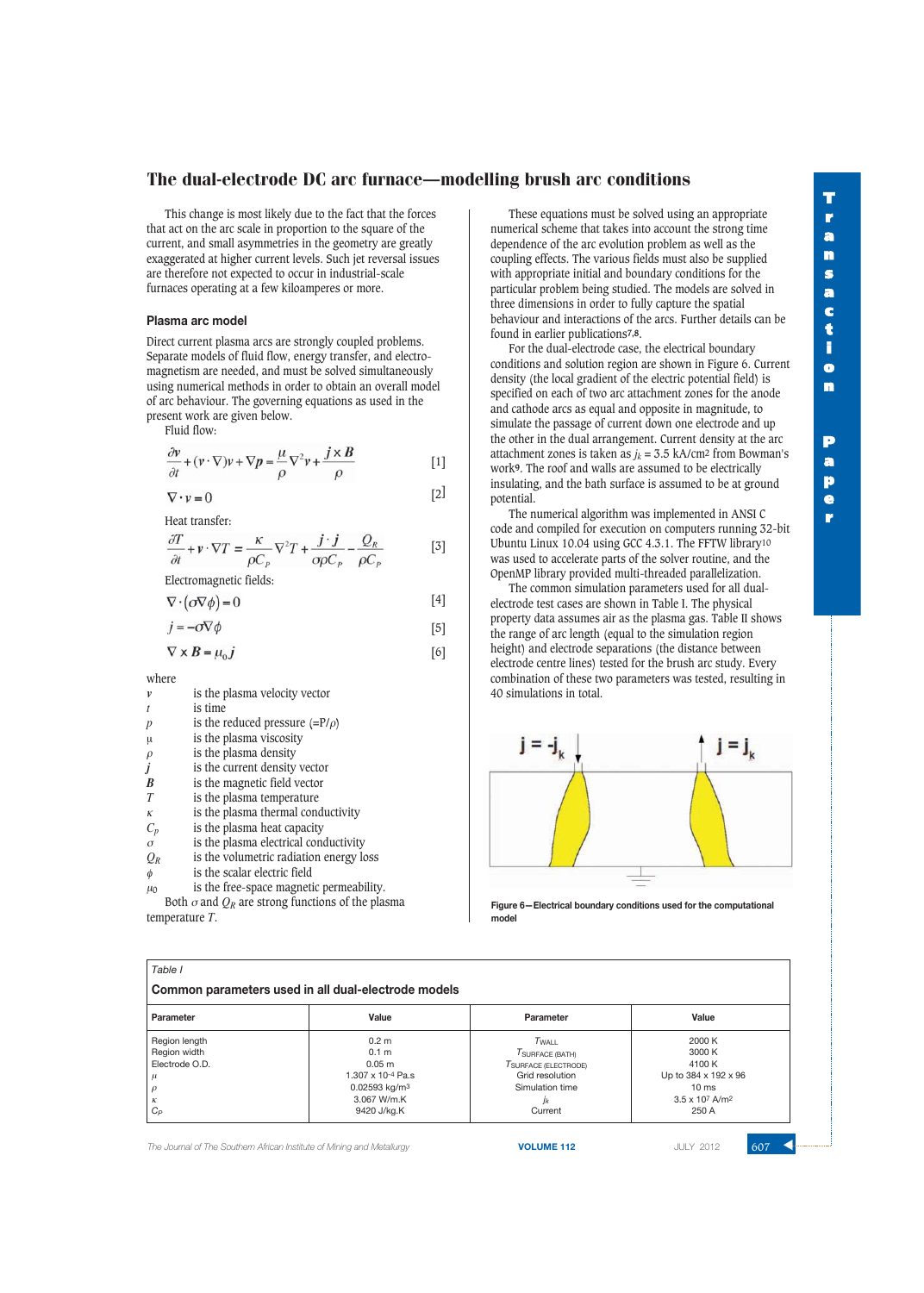| Table II                         |                    |  |  |  |
|----------------------------------|--------------------|--|--|--|
| <b>Brush arc test parameters</b> |                    |  |  |  |
| $d_E$ , electrode separation     | $L_A$ , arc length |  |  |  |
| $0.02 \; m$                      | $4.2 \text{ mm}$   |  |  |  |
| $0.03 \; \text{m}$               | $8.3 \text{ mm}$   |  |  |  |
| $0.04 \text{ m}$                 | 16.7 mm            |  |  |  |
| 0.05 m                           | $33.3 \text{ mm}$  |  |  |  |
| 0.06 <sub>m</sub>                | $50 \text{ mm}$    |  |  |  |
| 0.07 <sub>m</sub>                |                    |  |  |  |
| 0.08 <sub>m</sub>                |                    |  |  |  |
| 0.09 <sub>m</sub>                |                    |  |  |  |



**Figure 7—Projected temperature field, 0.04 m separation, 50 mm arc length**

Each simulation was run for 10 ms of model time from initial conditions (arc ignition). Some parts of the data analysis required time-averaged values of the fields in the model – in these cases, a time average of the last 2 ms was taken.

### **Results and discussion**

### *Variation of temperature distribution*

Figures 7 to 11 show qualitatively the effect of changing the arc length from longest to shortest at a fixed electrode separation of 0.04 m. Projected time-averaged temperature fields show the maximum value of *T* in the y-axis direction, reducing the field dimensionality from 3D to 2D. The scale shown ranges from 2000K (white) to 15000K (black).

Several changes are visible as the arc length is reduced to brush arc conditions. Firstly, the arcs become more localized in space, with greatly reduced thermal interaction in both the space between them and the region surrounding them. This is due to more compact recirculation patterns developing around the arc jets as they become confined by the electrode and bath surfaces at short arc lengths, which act to hold the hot plasma gases closer to the arc column. Secondly, due to the shortened distance the jets have to travel before they reach the bath surface, the arcs do not appear to deflect each other as much at shorter arc lengths.

### *Magnetic field consistency check*

One of the primary aims of the brush arc test cases is to examine the effects of interaction and deflection of the arcs, and it is therefore important to verify that the magnetic field calculations in the model are being performed in a consistent and repeatable way. The self-magnetic field around the arc columns (together with the current density field from which it is derived) is the source of the deflection forces that act to push the arc jets apart. Some examples of the threedimensional magnetic field at different arc lengths are shown in Figures 12 to 14.

▲



**Figure 11—Projected temperature field, 0.04 m separation, 4.2 mm arc length**



**Figure 12—Absolute values of magnetic field vector, 0.05 m separation, 4.2 mm arc length**



**Figure 13—Absolute values of magnetic field vector, 0.05 m separation, 16.7 mm arc length**



**Figure 14—Absolute values of magnetic field vector, 0.05 m separation, 50 mm arc length**

608 JULY 2012 **VOLUME 112** *The Journal of The Southern African Institute of Mining and Metallurgy*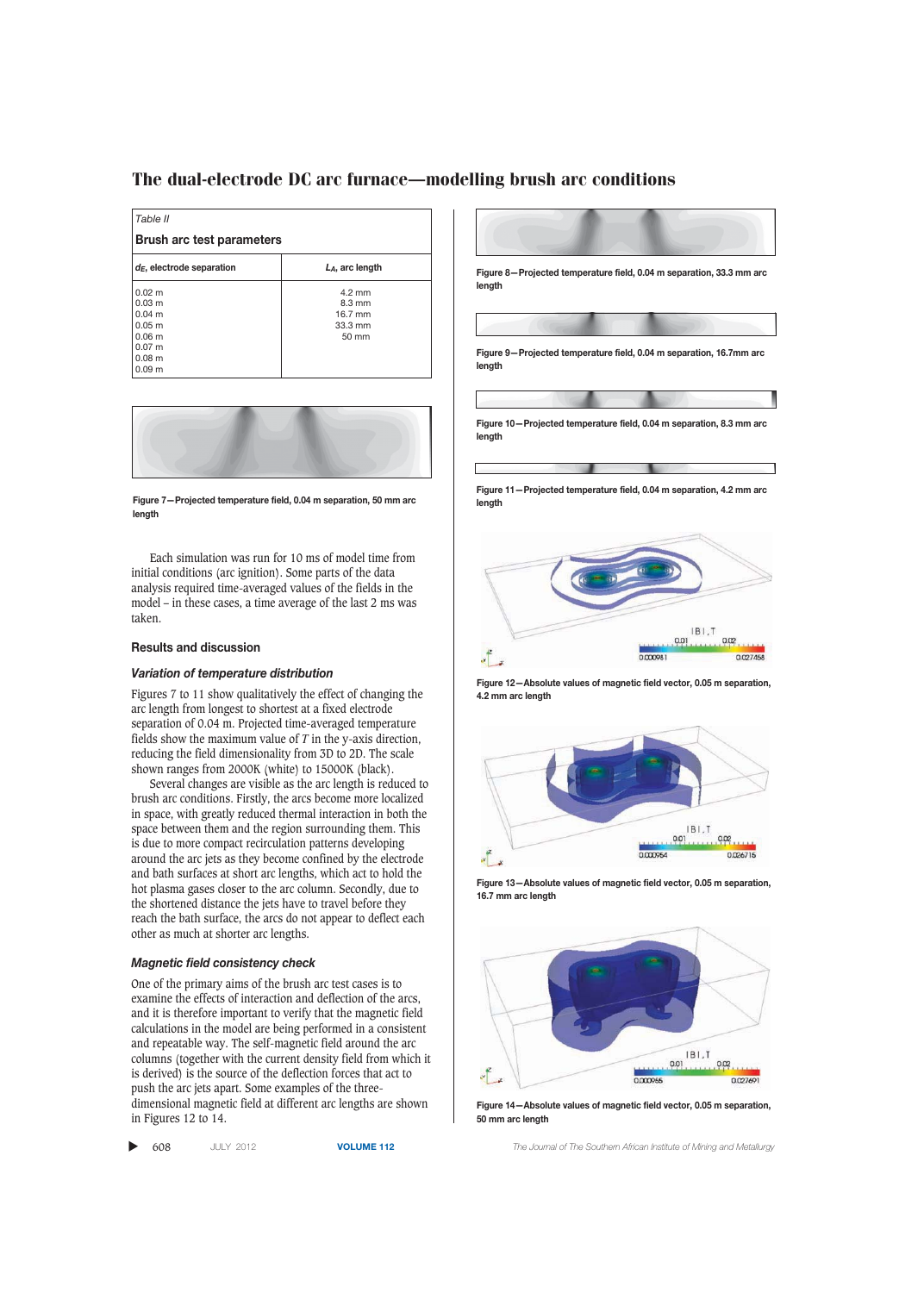# **T r a n s a c t i o n P a p e r**

## The dual-electrode DC arc furnace–modelling brush arc conditions

The calculated peak magnitudes of the magnetic fields, which are generally found only within the core of the arc attachment zones on the electrode surfaces, lie within 3.5 per cent of each other across a wide range of arc lengths. This suggests that the magnetic and electric fields are being predicted consistently at different arc lengths, and the change in region dimensions is not adversely affecting the calculation.

An additional cross check is shown in Figure 15, for an electrode separation of 0.05 m (defined as the centre-tocentre distance between electrodes). Here, the magnetic field profile in the x-direction at the top surface of the calculation region, along the centre line of the two arcs, is given for all arc lengths tested. The curves lie very close together, confirming that the magnetic field calculation, and therefore arc deflection calculation, is consistent across different arc lengths.

### *Voltage behaviour*

As the arc length is reduced to brush arc conditions, the system voltage (calculated as the difference between the maximum and minimum of the electric potential field) for the dual-electrode configuration reduces considerably. Evolution of the voltage over the duration of the simulation for selected example cases is shown in Figure 16.



**Figure 15—Magnitude of magnetic field vectors along top boundary of region, through centrelines of electrodes**



**Figure 16—Dual-electrode voltage behaviour as a function of time, electrode separation 0.08 m**

**The Journal of The Southern African Institute of Mining and Metallurgy <b>VOLUME 112 VOLUME 112** JULY 2012 **609** 

Much higher voltages are obtained with longer arcs. It is interesting to note that the voltage in the case of arc length  $L_A$  = 50 mm does not appear to have reached steady state by the end of the simulation, suggesting that an increased run time would show even greater disparities.

Calculating time-averaged voltages and comparing all the dual-electrode model cases gives the results shown in Figure 17.

The gross behaviour of voltage increasing with increasing arc length is confirmed by these results; however, the shape of the curves has some interesting subtleties. In general, at large  $d_E$  the voltage remains constant with separation for a given arc length. As  $d_E$  decreases, the voltage first rises slightly, and then drops (this is particularly noticeable at longer arc lengths). The reason for this is that as the arcs are brought closer together they repel each other more, causing more deflection. The increased deflection results in a longer current path and hence an increase in system voltage. This effect is, however, rapidly mitigated when the arcs are placed in extreme proximity to one another, as the gas in the region between them becomes heated to the point at which it starts to conduct electricity. This results in some of the current flow short-circuiting directly between the arcs**4** instead of travelling through the bath, reducing the length of the current path significantly and causing the voltage to drop.

#### *Arc deflection*

The absolute deflection is defined as the separation between the two arc columns at the level of the molten bath. Arc deflection occurs in the dual-electrode models as a result of electromagnetic interaction between the two arc columns carrying current in opposite directions. It is measured by calculating a time-averaged three-dimensional temperature field for each case, and then finding the distance between the two temperature maxima at the bath surface (lower boundary in the model). This value is compared across all dualelectrode model cases in Figure 18.

It can be seen that decreasing the arc length to brush arc conditions greatly reduces the absolute deflection, particularly at smaller electrode separation values. The minimum in absolute deflection also moves closer to the centre of the furnace as the arc length is reduced.



**separation**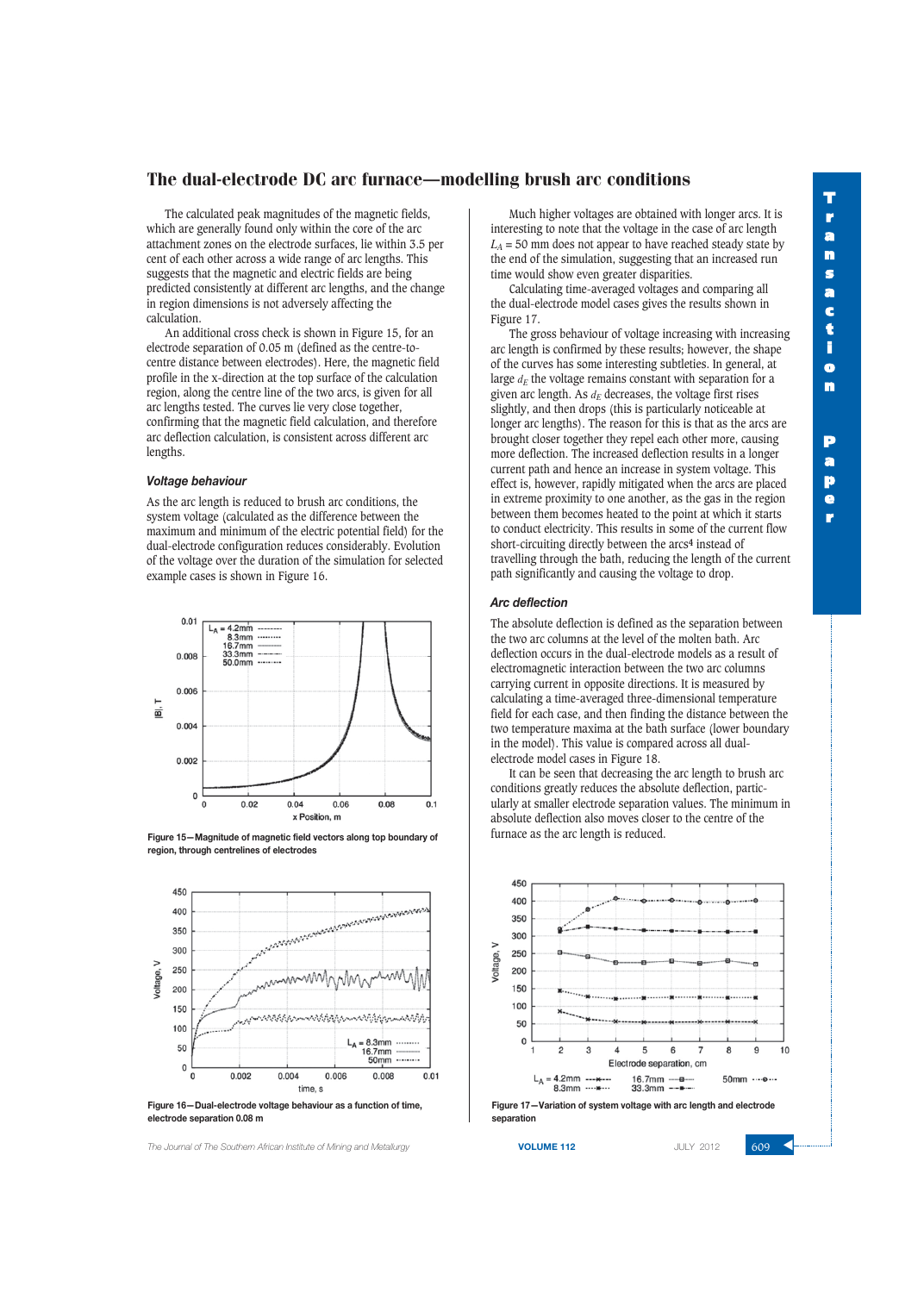

**Figure 18—Absolute arc deflection as a function of arc length and electrode separation**

Arc deflection can also be calculated using a relative definition, which normalizes the data relative to the dimensions of the arc and system being studied. One intuitive way to do this is to calculate the angle at which the arc jets are deflected. This is done using the formula below:

$$
\theta_A = \tan^{-1} \left( \frac{s_E - d_E}{2L_A} \right) \tag{7}
$$

Here,  $\theta_A$  is the arc deflection angle, and  $s_F$  is the absolute deflection as defined above. The arc deflection angle is measured between the arc column and the vertical. The variation of the deflection angle with model parameters for all dual-electrode model cases is shown in Figure 19.

Reducing the arc length has somewhat less of an effect on the arc deflection angle than it does on the absolute deflection; however, there is still a noticeable trend to lower angles (more vertical arc columns) at shorter arc lengths. A possible explanation for this phenomenon is that the arc jet initially travels nearly perpendicularly to the surface of the electrode due to the very high velocities imparted by the Lorentz forces (which arise due to the interaction between the arc current *j* and the self-magnetic field *B*) in the immediate vicinity of the arc attachment spot, and only further down the column do the magnetic repulsion effects from the opposite arc column start to dominate and push the jets apart. Some qualitative evidence of this can also be seen in the temperature profiles shown in Figures 7 to 11.

### *Lateral blast*

Lateral blast is defined as the peak velocity of the arc gases in the horizontal direction. For the purposes of the present study, the lateral blast is measured in a vertical plane positioned at the outer edge of the electrodes. This value gives a measure of how much momentum is imparted to the gases in the furnace freeboard by the deflection of the arc columns, and gives an indication of the degree to which the hot gases and molten slag in the bath will be driven toward the furnace sidewalls.

▲

Figures 20 and 21 show 3D plots of the x-component of the time-averaged velocity field for an example model case. Areas of strong horizontal velocity are visible in red and blue, near to the bath surface at the bottom of the region.



**Figure 19—Arc deflection angle as a function of arc length and electrode separation**



**Figure 20—Section of velocity field through electrode centrelines showing vx, electrode separation 0.05 m, arc length 50 mm**



**Figure 21—Lateral blast region at lower right, electrode separation 0.05 m, arc length 50 mm**

610 JULY 2012 **VOLUME 112** *The Journal of The Southern African Institute of Mining and Metallurgy*